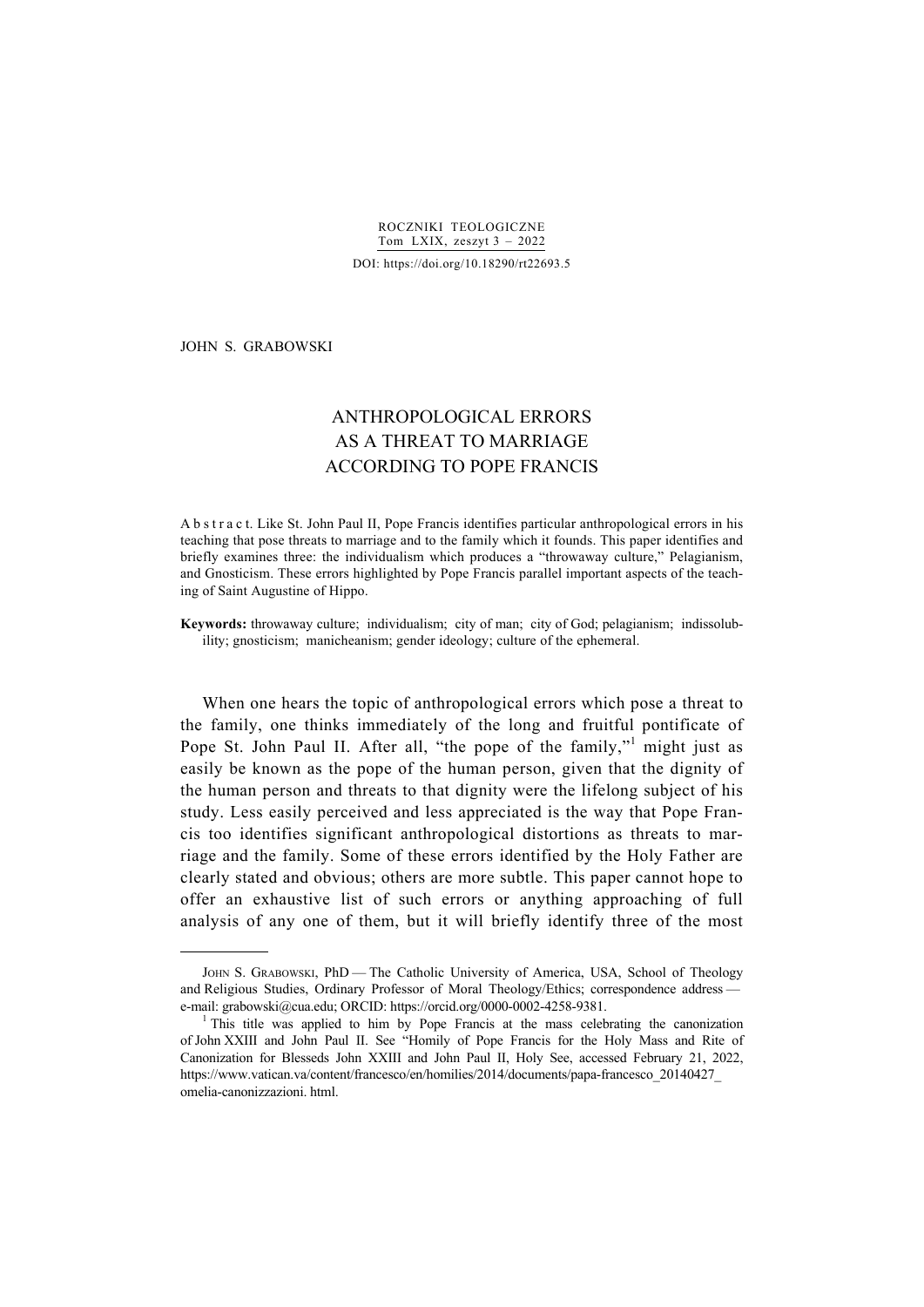evident and important. In particular, it will argue that Pope Francis highlights the dangers of individualism which leads to a "throwaway culture," Pelagianism, and Gnosticism as anthropological threats to marriage and further that his diagnosis of them shows some interesting connections to the teaching of the *Doctor gratiae* Saint Augustine. This paper will treat each of these in turn, highlighting some of the parallels between the Holy Father and the bishop of Hippo.

#### INDIVIDUALISM AND THE THROWAWAY CULTURE

In the first major document of his pontificate of which he was the primary author,<sup>2</sup> Pope Francis speaks of the crisis of the family assaulted by the error of individualism:

The family is experiencing a profound cultural crisis, as are all communities and social bonds. In the case of the family, the weakening of these bonds is particularly serious because the family is the fundamental cell of society, where we learn to live with others despite our differences and to belong to one another; it is also the place where parents pass on the faith to their children. Marriage now tends to be viewed as a form of mere emotional satisfaction that can be constructed in any way or modified at will. $3$ 

In other words, contemporary individualism is a solvent which atomizes social bonds, including that within the most basic of human communities. This destabilization of the family spells disaster for human society as the family is the primary engine of human socialization and Christian formation. Distorted by individualism, marriage becomes an extension of individually conceived happiness with no intrinsic form or permanence.

 The further result of this individualistic assault on marriage and the family is what Pope Francis calls a "throwaway culture."<sup>4</sup> In *Amoris Laetitia* he describes the impact such a culture on interpersonal relationships such as marriage:

 <sup>2</sup> This is to distinguish it from the 2013 Encyclical Letter *Lumen Fidei* which Pope Francis notes that Benedict XVI had almost completed a draft of before his retirement to which he added "a few contributions" of his own. See Francis, *Lumen Fidei*, no. 7. 3

<sup>&</sup>lt;sup>3</sup> Francis, *Evangelii Gaudium*, no. 66. All citations of magisterial documents are from the translation on the Holy See's website unless otherwise noted. 4

This term appears in *Evangelii Gaudium* in the context of a protest against an economy of exclusion: "Human beings are themselves considered consumer goods to be used and then discarded. We have created a 'throw away' culture which is now spreading. It is no longer simply about exploitation and oppression, but something new. Exclusion ultimately has to do with what it means to be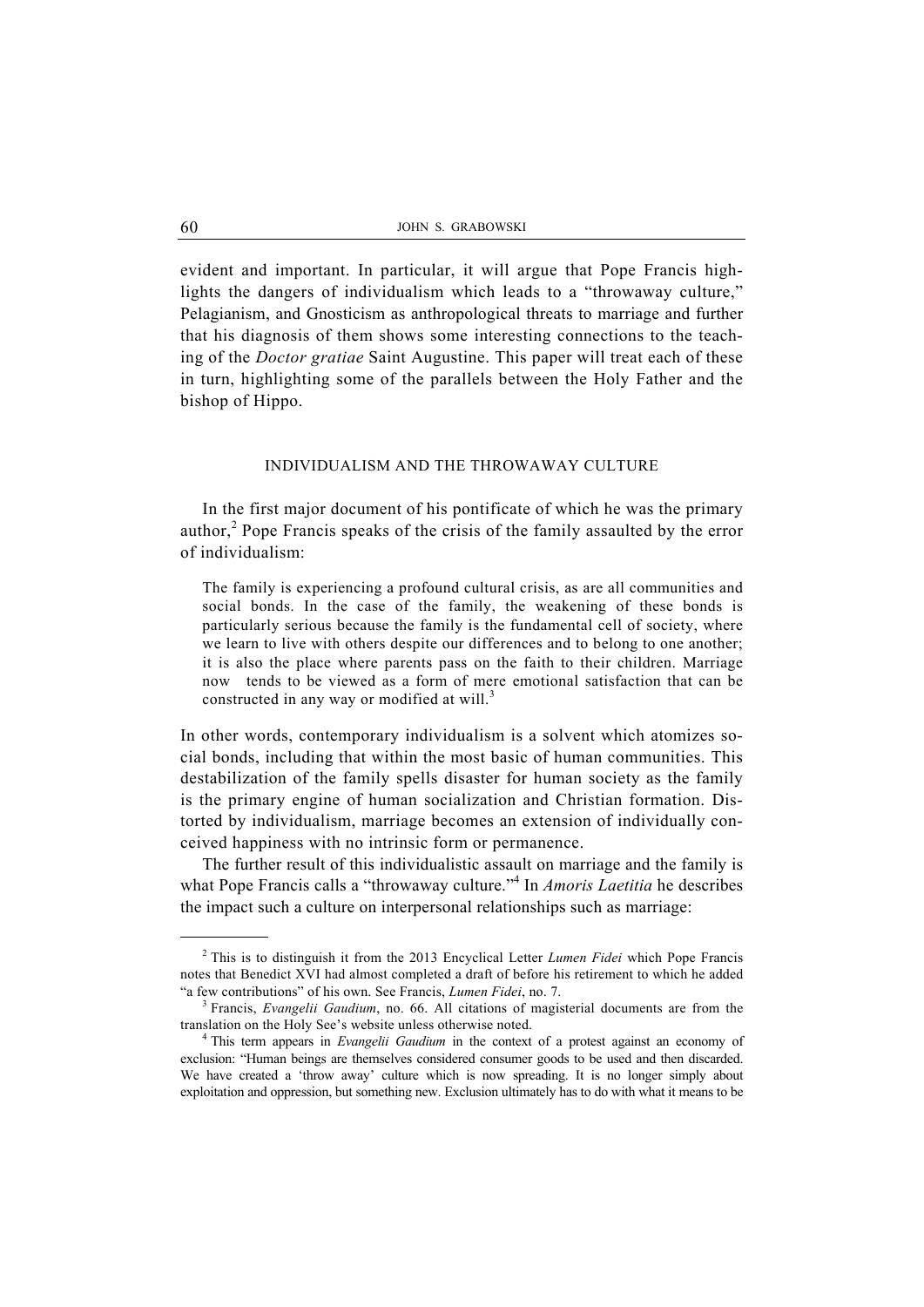Here I think, for example, of the speed with which people move from one affective relationship to another. They believe, along the lines of social networks, that love can be connected or disconnected at the whim of the consumer, and the relationship quickly 'blocked'. I think too of the fears associated with permanent commitment ... We treat affective relationships the way we treat material objects and the environment: everything is disposable; everyone uses and throws away, takes and breaks, exploits and squeezes to the last drop. Then, goodbye. Narcissism makes people incapable of looking beyond themselves, beyond their own desires and needs.<sup>5</sup>

Warped by a focus on self and a consumer culture, people view others as things to be discarded when they are no longer pleasing or useful. The most obvious and grotesque example of this is the killing of vulnerable human beings in direct abortion or euthanasia.<sup>6</sup> This mentality devastates both our relationships to human beings and to the natural world — our common home — in which we are called to exercise responsible stewardship.

 This affirmation of the basic sociality of human beings founded upon the friendship of man and woman in the family and way in which it can be disrupted by vice has interesting parallels in the teaching of Augustine of Hippo. For Augustine, marriage is a basic form of human friendship and its flourishing is essential to the wider human community.<sup>7</sup> The flourishing of his sociality the family and the city in right relationships bears fruit in peace:

Peace between a mortal man and his Maker consists in ordered obedience, guided by faith, under God's eternal law; peace between man and man consists in regulated fellowship. The peace of a home lies in the ordered harmony of authority and obedience between the members of a family living together. The peace of the political community is an ordered harmony of authority and obedience between citizens. The peace of the heavenly City lies in a perfectly ordered and harmonious communion of those who find their joy in God and in one another in God. $8$ 

1

a part of the society in which we live; those excluded are no longer society's underside or its fringes or its disenfranchised — they are no longer even a part of it. The excluded are not the 'exploited' but the outcast, the 'leftovers'" (no. 53). For a deeper look at the economic implications of this idea in Pope Francis' teaching see Charles Clark and Helen Alford, "The Throwaway Culture in the Economy of Exclusion: Pope Francis and Economists on Waste," *The American Journal of Economics and Sociology* 78, no. 4 (2019): 973–1008. This idea is a recurrent theme in Pope Francis' magisterium. 5

Francis, *Amoris Laetitia*, no.39. Cf. Francis, *Laudato Si*, no. 22 and *Fratelli Tutti*, no. 18. 6

On the parallels between Pope Francis's description of the throwaway culture and John Paul II's analysis of the culture of death see Pedro Gabriel, "A Throwaway Culture Is a Culture of Death," *Catholic Outlook* (Nov. 4, 2020), https://catholicoutlook.org/a-throwaway-culture-is-aculture-of-death/. For Pope Francis's teaching as the basis for a consistent ethic of life see Charles Camosy, *Resisting Throwaway Culture: How a Consistent Life Ethic Can Unite a Frac*tured People (Hyde Park, NY: New City Press, 2019).

See Saint Augustine, *De bono conjugali*, 1.1. 8

Saint Augustine, *De civitate Dei*, 19.13. The translation is from *City of God,* trans. Gerald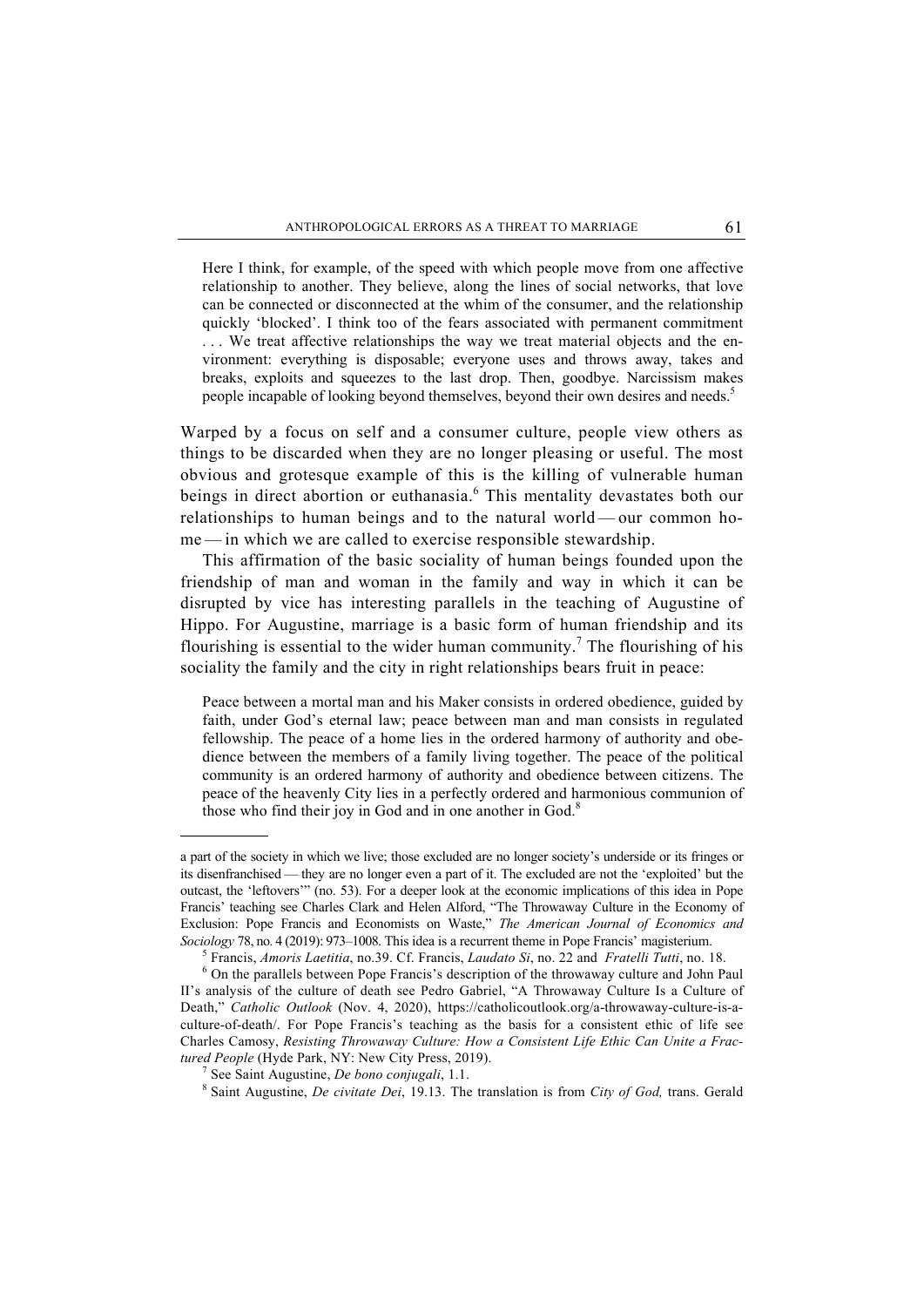In contrast, the inhabitants of the City of Man, driven by pride and self-love lack a shared conception of justice, mutual recognition of rights, and pursuit of the common good.<sup>9</sup> In other words, this City becomes subject to the warring interests of what we moderns have come to call individualism.

## PELAGIANISM

 A more easily recognizable parallel emerges when we compare Pope Francis and Augustine in regard to the danger of Pelagianism. Among the Latin Fathers of the Church, Augustine clearly emerges as the opponent of Pelagius *par excellence*. In a lifetime of theological and pastoral work this group offered an opponent equal to his formidable intellectual gifts.<sup>10</sup> Having recounted his own tortuous path into the Faith of the Church in the *Confessions,* Augustine reacted in horror to the challenge posed by a teaching which in his view ignored the effects of the Fall and minimized the role of grace in the Christian life. Having himself only been liberated from the "chain" and the "bondage" forged by his own sinful habits by the liberating effect of God's grace in the Milanese garden,<sup>11</sup> the misplaced optimism about human nature and volition demonstrated by Pelagius and his disciples struck at the very heart of the gospel:

if human nature were an evil thing, it would not have to be saved; if it had not in it any evil, it would not have to be saved. He, therefore, who contends that nature is not good, says that the Maker of the creature is not good; while he who will have it, that nature has no evil in it, deprives it in its corrupted condition of a merciful Saviour.<sup>12</sup>

opponents of the same calibre as himself, before an audience capable of judging a case on purely intellectual merits: [and quoting Augustine] 'These points are raised by great and shrewd minds: it would be a confession of failure on my part, to avoid them by not mentioning them, and a sign of intellectual conceit, to pass over them as not worth mentioning.' " *Augustine of Hippo: A Biography* (Berkley: University of California Press, 2001), 346, quoting *Ep.* 186, v. 13.<br><sup>11</sup> Saint Augustine, *Confessions*, 8.5.10; cf. 8.12.29.<br><sup>12</sup> Saint Augustine, *De nuptiis et concupiscentia*, 2.36. The translation

Post Nicene Fathers edition, translation by Peter Holmes and Robert Ernest Wallis and revised by Benjamin B. Warfield, https://www.newadvent.org/fathers/15072.htm.

-

Walsh, S.J., Demetrius Zema, S.J., Grace Monahan, O.S.U., and Daniel Honan (New York: Image, 1958), 456. 9

Saint Augustine, *De civitate Dei*, 19.21; cf. 19.25. For a more complete look at the political implications of Augustine's account of the two cities and their anthropological ground see Ben Holland, *Self and City in the Thought of Saint Augustine* (Cham, Switzerland: Palgrave Macmillan, 2020), esp. 37–102.<br><sup>10</sup> As Peter Brown puts it: "For the first time in his career as a bishop, he was confronted by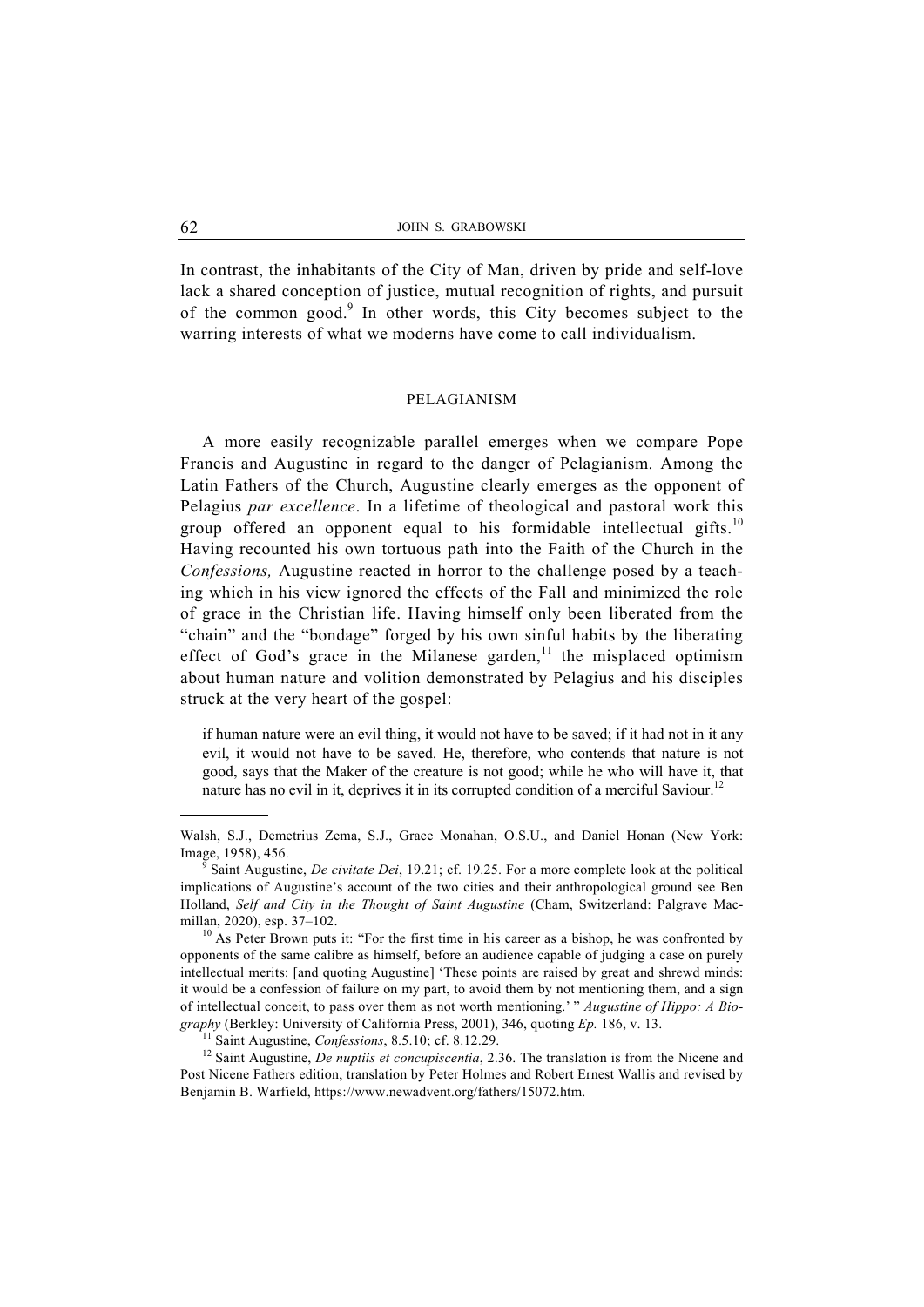In one succinct declaration, Augustine repels both Manichean and Pelagian claims on human nature. Human nature, even after the Fall, remains good, but wounded by sin and in need of the healing which only the grace of Christ can provide it. $^{13}$ 

 In his Apostolic Exhortation on the call to holiness in today's world, Pope Francis too draws our attention to the dangers of this ancient heresy. This false teaching sees the human will as the primary engine of our salvation. Drawing explicitly on Augustine, the Holy Father notes: "in this life human weaknesses are not healed completely and once for all by grace. In every case, as Saint Augustine taught, God commands you to do what you can and to ask for what you cannot, and indeed to pray to him humbly: 'Grant what you command, and command what you will.<sup>'"14</sup> As it was for Augustine, the virtue of humility is the key to authentic virtue and growth in the Christian life: "Only on the basis of God's gift, freely accepted and humbly received, can we cooperate by our own efforts in our progressive transformation."<sup>15</sup>

 How does this error distort the understanding of marriage according to Pope Francis? To so elevate the human will as to make it the primary agent in the Christian life, is to lose sight of the fact that, "What allows married couples to remain united in marriage is a love of mutual self-giving sustained by the grace of Christ."<sup>16</sup> That is, grace empowers the couple to live out and approach the tasks constitutive of marriage which he outlines in *Amoris laetitia*: communication (nos. 136–141), working through conflict (no. 236), giving and receiving forgiveness (no. 104), raising children (nos. 260–267), supporting each other through the struggle of sickness or other crises (nos.

 <sup>13</sup> Cf. Saint Augustine, *De civitate Dei*, 19.12; 19.13. 14 Francis, *Gaudete et Exsultate*, no. 49. He here alludes to Augustine's *De natura et gratia* 43.50 and cites his *Confessions* 10.29.40. Peter Brown notes that this latter prayerful refrain was one of the things that shocked Pelagius in his reading of the *Confessions*. See *Augustine of* 

*Hippo: A Biography*, 173. 15 Francis, *Gaudete et Exsultate*, no. 56. Compare this to Augustine's famous advice in *Letter 118* (to Dioscorus): "I wish you to submit with complete devotion, and to construct no other way for yourself of grasping and holding the truth than the way constructed by Him who, as God, saw how faltering were our steps. This way is first humility, second humility, third humility, and however often you should ask me I would say the same." The translation is from Augustine's *Letters* (83–130), trans. Wilfrid Parsons, ed. Roy Joseph Deferrari, vol. 18, The Fathers of the Church (Washington, DC: The Catholic University of America Press, 1953), 282. Cf. Saint Augustine, *De civitate Dei*, 19.21. The humility of Christ in his Passion is also the means by which God has defeated the pride of the devil. See *De civitate Dei*, 18.14.<br><sup>16</sup> Francis, Angelus Message, October 7, 2018, Holy See, accessed February 21, 2022,

https://www. vatican.va/content/francesco/en/angelus/2018/documents/papa-francesco\_ angelus\_ 20181007.html.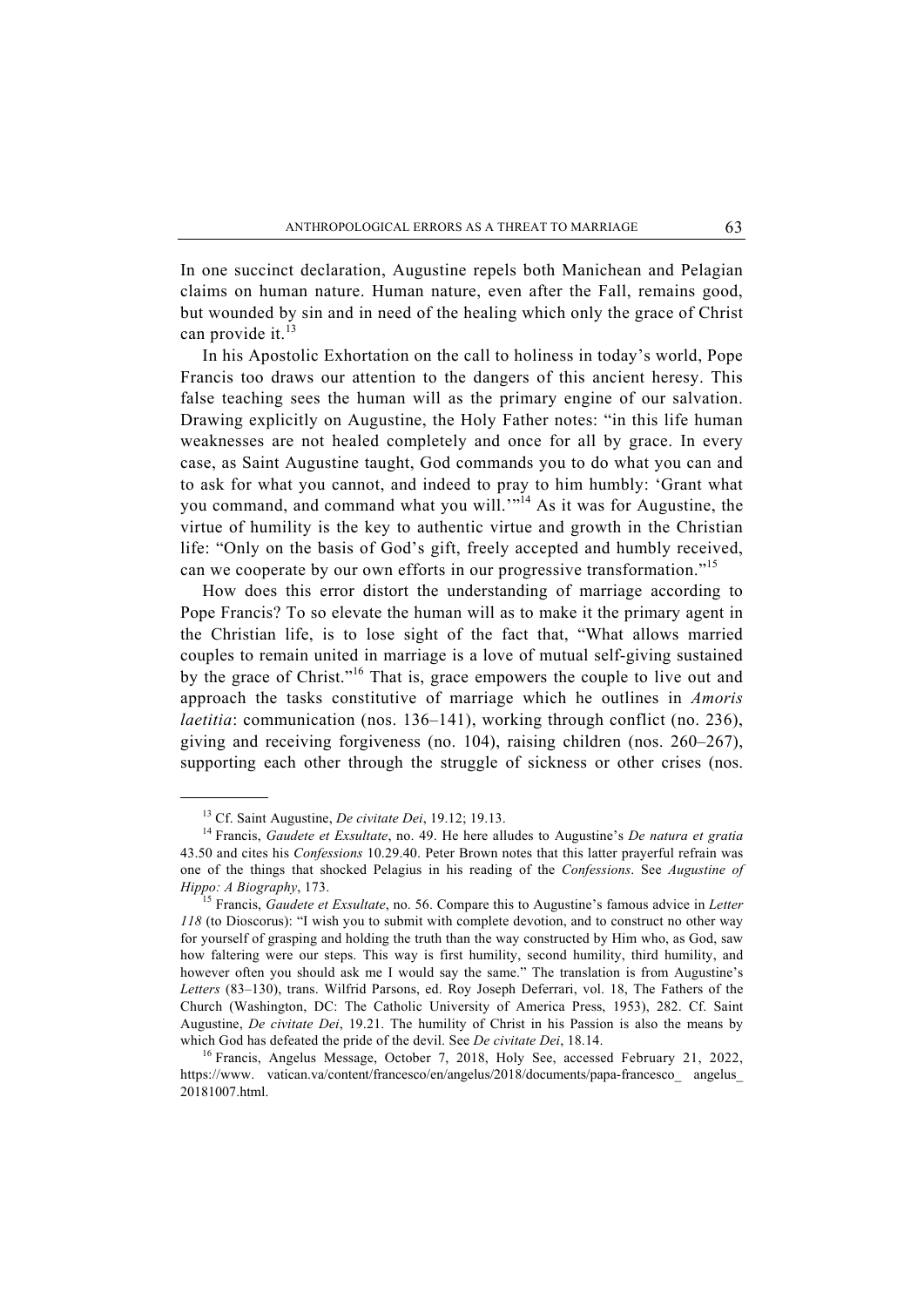232–238), or the challenges of growing old (cf. nos. 48, 191). Above all, it can cause a couple to believe that faithfulness in living out their vows depends only on their own effort. When human resources fall short — as they always do — the indissolubility of marriage then appears as a crushing law instead of a gift of grace enabled by the Holy Spirit at work in the life of the couple:

The indissolubility of marriage — 'what God has joined together, let no man put asunder' (Matthew 19:6) — should not be viewed as a 'yoke' imposed on humanity, but as a 'gift' granted to those who are joined in marriage… God's indulgent love always accompanies our human journey, it heals and transforms hardened hearts, leading them back to the beginning through the way of the cross.<sup>17</sup>

This ascetic path trod by the couple in their life is ordered to making their mutual love an image and participation in divine love. This is the primary aim of the grace at work in Christian marriage: the "grace of the sacrament of marriage is intended before all else 'to perfect the couple's love'."18

 If the Church is a "field hospital" as Pope Francis described it in the famous interview at the outset of his pontificate,<sup>19</sup> the Christian family founded in the sacraments of baptism and marriage and nourished by the Eucharist is the "nearest hospital."20 Saint Augustine uses strikingly similar language: "Let us, the wounded, entreat the physician, let us be carried to the inn to be healed ... therefore Brothers, in this time the Church too, in which the wounded man is healed, is the inn of the traveler."<sup>21</sup> Through the life of grace Christ communicated sacramentally, the Great Physician treats the wounds of sin and enables our healing and restoration.<sup>22</sup> This path of "pro-

open-god-interview-pope-francis.<br><sup>20</sup> Francis, *Amoris Laetitia*, no. 321.<br><sup>21</sup> Saint Augustine *Tractates on the Gospel of John*, 41.13.2. The citation is from Saint Augustine, *Tractates on the Gospel of John 28–54*, trans. John W. Rettig (Washington, DC: Catholic University of America Press, 1993), 148–49.<br><sup>22</sup> Augustine writes: "The Lord, though, like an experienced doctor, knew better what was

<sup>&</sup>lt;sup>17</sup> Francis, *Amoris Laetitia*, no. 62; cf. nos. 124, 221.<br><sup>18</sup> Ibid., no. 89; quoting the *Catechism of the Catholic Church*, no. 1641.<br><sup>19</sup> Pope Francis stated: "The thing the church needs most today is the ability to and to warm the hearts of the faithful; it needs nearness, proximity. I see the church as a field hospital after battle. It is useless to ask a seriously injured person if he has high cholesterol and about the level of his blood sugars! You have to heal his wounds. Then we can talk about everything else. Heal the wounds, heal the wounds. . . . And you have to start from the ground up." See Anthony Spadaro, S.J., "A Big Heart Open to God: An Interview with Pope Francis," *America* (September 30, 2013), https://www.americamagazine.org/faith/2013/09/30/big-heart-

going on in the sick man, than the sick man himself. Doctors do for the indispositions of bodies what the Lord can also do for the indisposition of souls." *Serm*., 2290. The citation is from *The Works of St. Augustine: A Translation for the 21st Century, Sermons* III/6 (184–229Z), trans.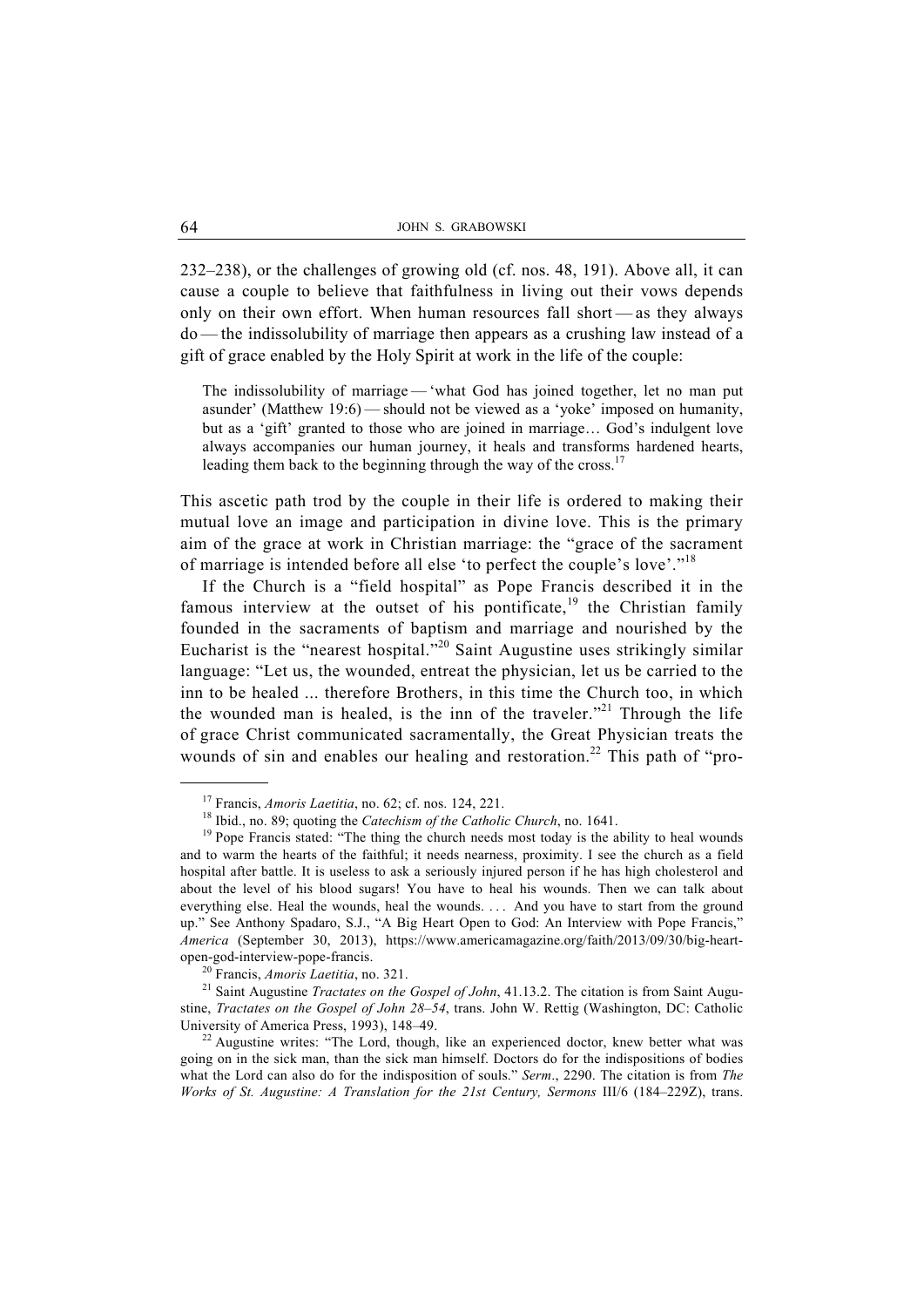gressive restoration" is trod by all of the members of Christ's body and is walked in a distinctive way by those married in the Lord.

### **GNOSTICISM**

 The third anthropological error identified by Pope Francis is also one against which Saint Augustine did battle — Gnosticism. For the bishop of Hippo, the struggle was personal. After his conversion he bitterly regretted the nine years he had spent as a Manichean auditor and those he had led away from the Faith to embrace this error.<sup>23</sup> Some of his earliest polemical works were aimed against this heretical sect by way of settling some of this debt.<sup>24</sup> Even in his later works aimed at Pelagianism, the distortions of the Manichees were never far from his mind. As noted above, for him, the doctrines of original sin and priority of grace to human effort provided an orthodox means between the distortions of Gnosticism and the falsehoods of Pelagianism. The former claimed that nature and the body were corrupt; the latter claimed that they were undamaged by the Fall.

 Pope Francis too sees a connection between these ancient distortions of the truth. While Pelagianism sees the human will as the engine of salvation, Gnosticism immanentizes salvation within the human mind.<sup>25</sup> Gnostics "think" of the intellect as separate from the flesh" and measure the person's perfection through their possession of knowledge (*gnosis*) rather than "the depth of their charity."26 As such, Gnosticism offers a "disembodied spirituality" which seeks to "'domesticate the mystery,' whether the mystery of God and his grace, or the mystery of others' lives."<sup>27</sup> This hyper intellectualism and disdain for the body has immediate and detrimental implications for the family.

-

Edmund Hill, O.P., ed. John Rotelle, O.S.A. (New York: New City, 1993), 323. For other instances in which Augustine describes salvation in medical terms, see Augustine's *Serm.* 229E (ibid., 283); *Confessions* VII, 7.20.26; 10.30. 42; *De doctrina Christiana* 1,27; 4, 95; *Enchiridion* 3.11; 22.81; 23. 92; 32.121; *De nuptiis*, 2, 9.<br><sup>23</sup> See Saint Augustine, *Confessions* 4.15.26.<br><sup>24</sup> See Henry Chadwick, *Augustine of Hippo: A Life* (Oxford, UK: Oxford University Press,

<sup>2009), 42. 25</sup> See Francis *Gaudete et Exsultate*, no. 48. For a study of these heresies and their connection

in the teaching of Pope Francis see Sławomir Zatwardnicki, "Antygnostycka krucjata Franciszka. Teologiczne wątki w napomnieniach papieża," *Wrocławski Przegląd Teologiczny*, 26 no. 2 (2018): 215–242. 26 Francis, *Gaudete et Exsultate*, no. 37. 27 Ibid., no. 40. The quotations is from Pope Francis, *Letter to the Grand Chancellor of the* 

*Pontifical Catholic University of Argentina for the Centenary of the Founding of the Faculty of Theology* (3 March 2015): *L'Osservatore Romano*, 9–10 March 2015: 6.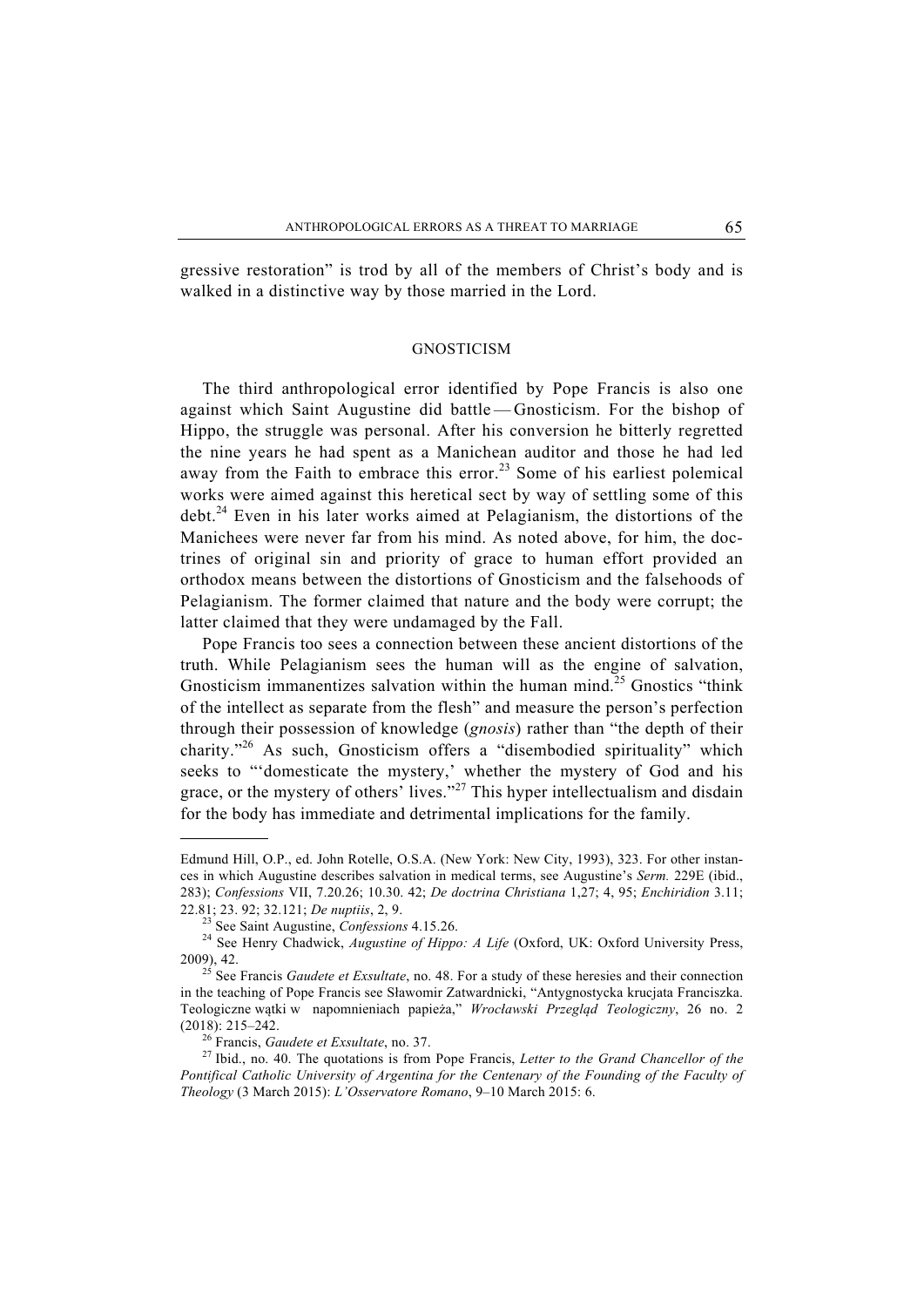One of the obvious manifestations of contemporary Gnosticism is what Pope Francis and his predecessors have called "gender ideology."<sup>28</sup> In *Amoris laetitia* he catalogues some of its deleterious impact on the family:

Yet another challenge is posed by the various forms of an ideology of gender that "denies the difference and reciprocity in nature of a man and a woman and envisages a society without sexual differences, thereby eliminating the anthropological basis of the family. This ideology leads to educational programmes and legislative enactments that promote a personal identity and emotional intimacy radically separated from the biological difference between male and female. Consequently, human identity becomes the choice of the individual, one which can also change over time". It is a source of concern that some ideologies of this sort, which seek to respond to what are at times understandable aspirations, manage to assert themselves as absolute and unquestionable, even dictating how children should be raised. $^{29}$ 

The same Gnostic impulse leads some to "replace the Creator" by manipulating procreation and seeking it apart from the bodily self-gift of man and woman in marriage or by depriving the conjugal act of its inherent fruitfulness.<sup>30</sup> The various gender transitioning procedures, assisted reproductive technologies, and contraceptive measures share a common impulse to intellectually dominate and reconfigure the body through technology offering once again a "disembodied spirituality" in which the individual is the primary agent of his or her salvation or happiness.

# **CONCLUSION**

 Like his predecessor Pope John Paul II, Pope Francis sees contemporary anthropological distortions as posing a threat to marriage and the family. Modern individualism leads people to view others — even spouses and children — as potentially disposable when they fail to contribute to personal happiness. The result is a "throwaway culture" or a "culture of the ephemeral." Other contemporary anthropological errors have a more ancient pedigree. Pelagianism exaggerates the power of the human will and thereby sidelines the centrality of grace in the Christian life and in Christian mar-

 $^{28}$  For a treatment of gender ideology as contemporary Gnosticism see John S. Grabowski, Unraveling Gender: The Battle over Sexual Difference (Charlotte, NC: TAN Books, 2022).

<sup>&</sup>lt;sup>29</sup> Francis, *Amoris Laetitia*, no. 56, quoting the *Relatio finalis* of the 2015 Synod, no. 8.<br><sup>30</sup> See Franis, *Amoris Laetitia*, nos. 56, 80.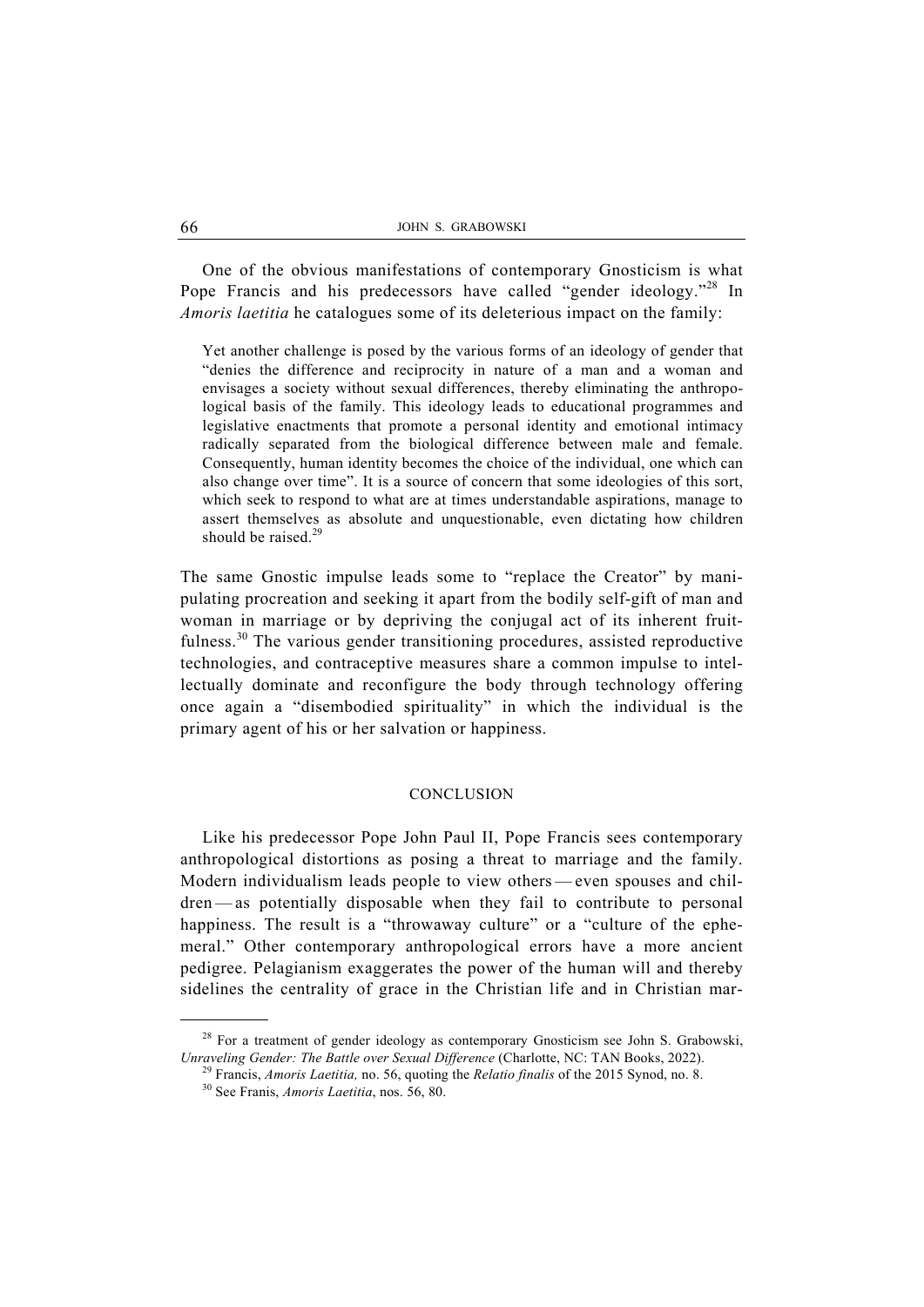riage. Gnosticism exults the power of the mind at the expense of the body and, when joined to modern technology, becomes a vehicle for distorting or remaking the body or human sexuality.

 These three errors identified by Pope Francis have striking parallels in the teaching of Saint Augustine of Hippo. Augustine too knows the atomizing effects of self-love on human community — whether the *domus* or the *polis*. Augustine was the great opponent of Pelagius and his disciples in the ancient world. To their attempts to paint him as an unregenerate Manichean, he positioned his teaching on sin, grace, and human nature as an orthodox mean between Gnostic pessimism and Pelagian optimism. Pope Francis explicitly cites and draws on the teaching of the Doctor of Grace in describing the role of grace in the Christian life and shares with him a fondness for the image of Christ as the Great Physician and the Church as a hospital for convalescent sinners. And, like most of the Fathers, Augustine gives no quarter to the most ancient and persistent heresy in the history of the Church — Gnosticism. In his case the feud was personal because of his misspent years as Manichean auditor.

 The Augustinian underpinnings of Pope Francis's diagnosis of these anthropological errors is underappreciated and often unrecognized altogether. This may be in part because while Augustine has a well-deserved reputation as a polemicist, the Holy Father has called for a more pastoral tone on the part of the Church toward the people addressed in Her teaching.<sup>31</sup> Yet when it comes to calling out attitudes and ideologies which he sees as antithetical to the gospel, he pulls no punches and explicitly draws on the teaching of the great North African bishop. Like Augustine, Pope Francis recognizes that charity must be grounded in the truth about the human person, human nature, sin and salvation, and marriage. Only on this basis can the Christian family founded in marriage fulfill its mission to be the "nearest hospital" in communicating the life of grace.

-

<sup>&</sup>lt;sup>31</sup> "... the Church must be particularly concerned to offer understanding, comfort and acceptance, rather than imposing straightaway a set of rules that only lead people to feel judged and abandoned by the very Mother called to show them God's mercy. Rather than offering the healing power of grace and the light of the Gospel message, some would 'indoctrinate' that message, turning it into 'dead stones to be hurled at others.' " Francis, *Amoris Laetitia*, no. 49. Cf. no. 38 in the same document.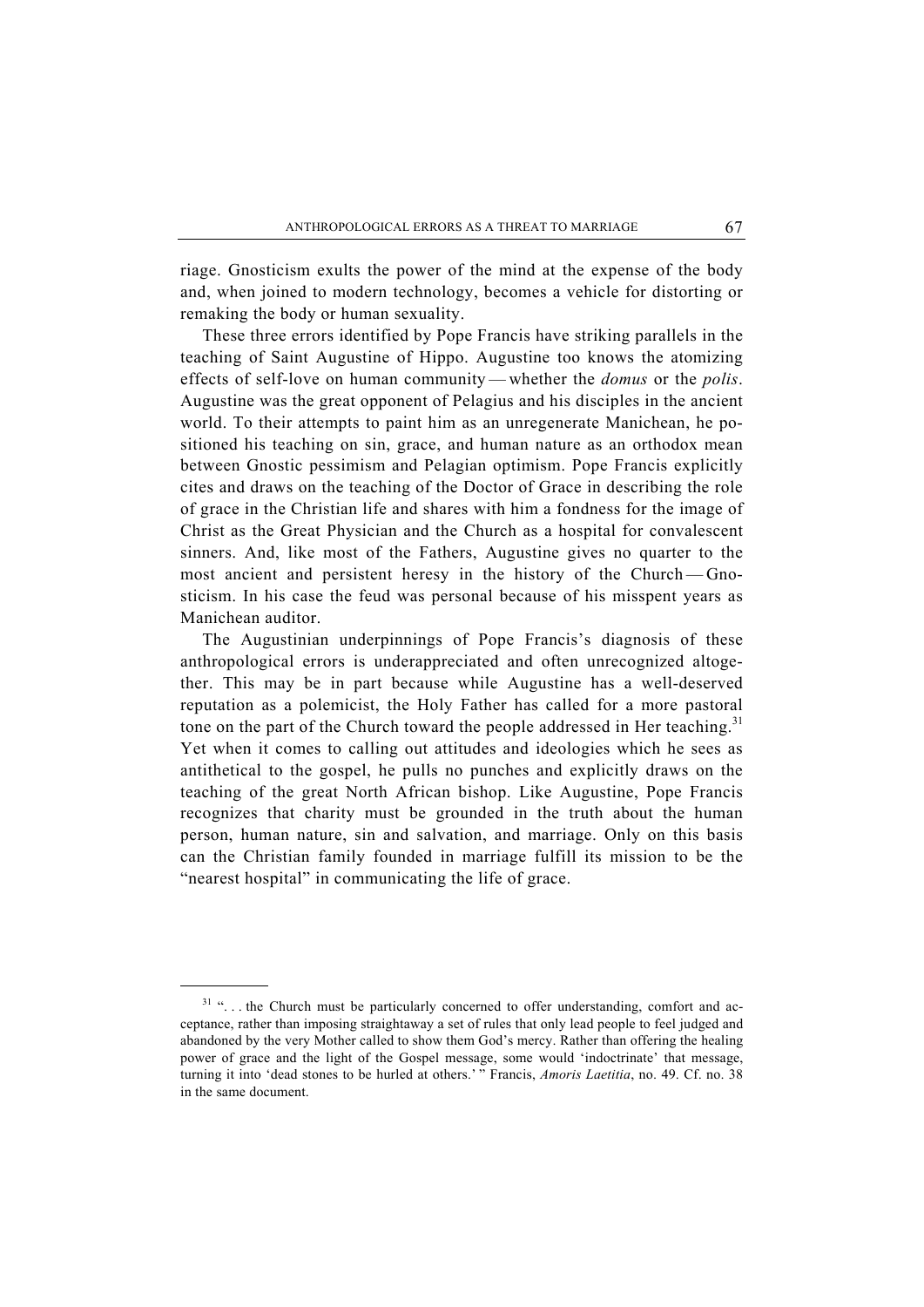#### **REFERENCES**

Brown, Peter. *Augustine of Hippo: A Biography*. Berkley: University of California Press, 2001.

- Camosy, Charles. *Resisting Throwaway Culture: How a Consistent Life Ethic Can Unite a Fractured People*. Hyde Park, NY: New City Press, 2019.
- *Catechism of the Catholic Church.* Holy See. Accessed February 21, 2022. https://www.vatican.va/ archive/ENG0015/\_ index. htm.

Chadwick, Henry. *Augustine of Hippo: A Life*. Oxford, UK: Oxford University Press, 2009.

- Clark, Charles, and Helen Alford. "The Throwaway Culture in the Economy of Exclusion: Pope Francis and Economists on Waste." *The American Journal of Economics and Sociology* 78 , no. 4 (2019): 973–1008.
- Francis. Encyclical Letter *Lumen Fidei.* Holy See. Accessed February 21, 2022. https://www.vatican.va/ content/francesco/en/encyclicals/documents/papa-francesco\_20130629\_enciclica-lumenfidei.html.
- Francis. *Letter to the Grand Chancellor of the Pontifical Catholic University of Argentina for the Centenary of the Founding of the Faculty of Theology* (3 March 2015). *L'Osservatore Romano*, 9–10 March 2015, p. 6.
- Francis, Angelus Message, October 7, 2018. Holy See. Accessed February 21, 2022. https://www.vatican.va/content/francesco/en/angelus/2018/documents/papa-francesco\_ angelus\_ 2018 1007.html.
- Francis. Post-Synodal Apostolic Exhortation *Amoris laetitia*. Holy See. Accessed February 21, 2022. https://www.vatican.va/content/francesco/en/apost\_exhortations/documents/papa-fran cesco\_esortazione-ap\_20160319\_ amoris-laetitia.html.
- Francis. Apostolic Exhortation *Evangelii Gaudium.* Holy See. Accessed February 21, 2022. https://www.vatican.va/content/ francesco/en/apost\_exhortations/documents/papa-francesco\_ esortazione- ap\_ 20131124\_ evangelii-gaudium.html.
- Francis. Encyclical *Laudato Si.* Holy See. Accessed 21.02. 2022. https://www.vatican.va/content/ francesco/en/ency clicals/documents/papa-francesco\_20150524\_enciclica-laudato-si.html.
- Francis. Homily for the Holy Mass and Rite of Canonization for Blesseds John XXIII and John Paul II. Holy See. Accessed February 21, 2022. https://www.vatican.va/content/francesco/en/ homilies/2014/documents/papa-francesco\_20140427\_omelia-canonizzazioni.html.
- Francis. Apostolic Exhortation *Gaudete et Exsultate.* Holy See. Accessed February 21, 2022. https://www.vatican.va/content/francesco/en/apost\_exhortations/documents/papa-francesco\_ esortazione-ap\_20180319\_gaudete-et-exsultate.html.
- Francis. Encyclical Letter *Fratelli Tutti*. Holy See. Accessed February 21, 2022. https://www. vatican.va/content/francesco/en/ encyclicals/documents/papa-francesco 20201003 enciclicafratelli-tutti.html.
- Gabriel, Pedro, "A Throwaway Culture Is a Culture of Death," Catholic Outlook (Nov. 4, 2020): https://catholicoutlook.org/a-throwaway-culture-is-a-culture-of-death/. Accessed February 21, 2022.
- Grabowski, John S.. *Unraveling Gender: The Battle over Sexual Difference*. Charlotte, NC: TAN Books, 2022.
- Holland, Ben. *Self and City in the Thought of Saint Augustine*. Cham, Switzerland: Palgrave Macmillan, 2020, esp. 37–102.